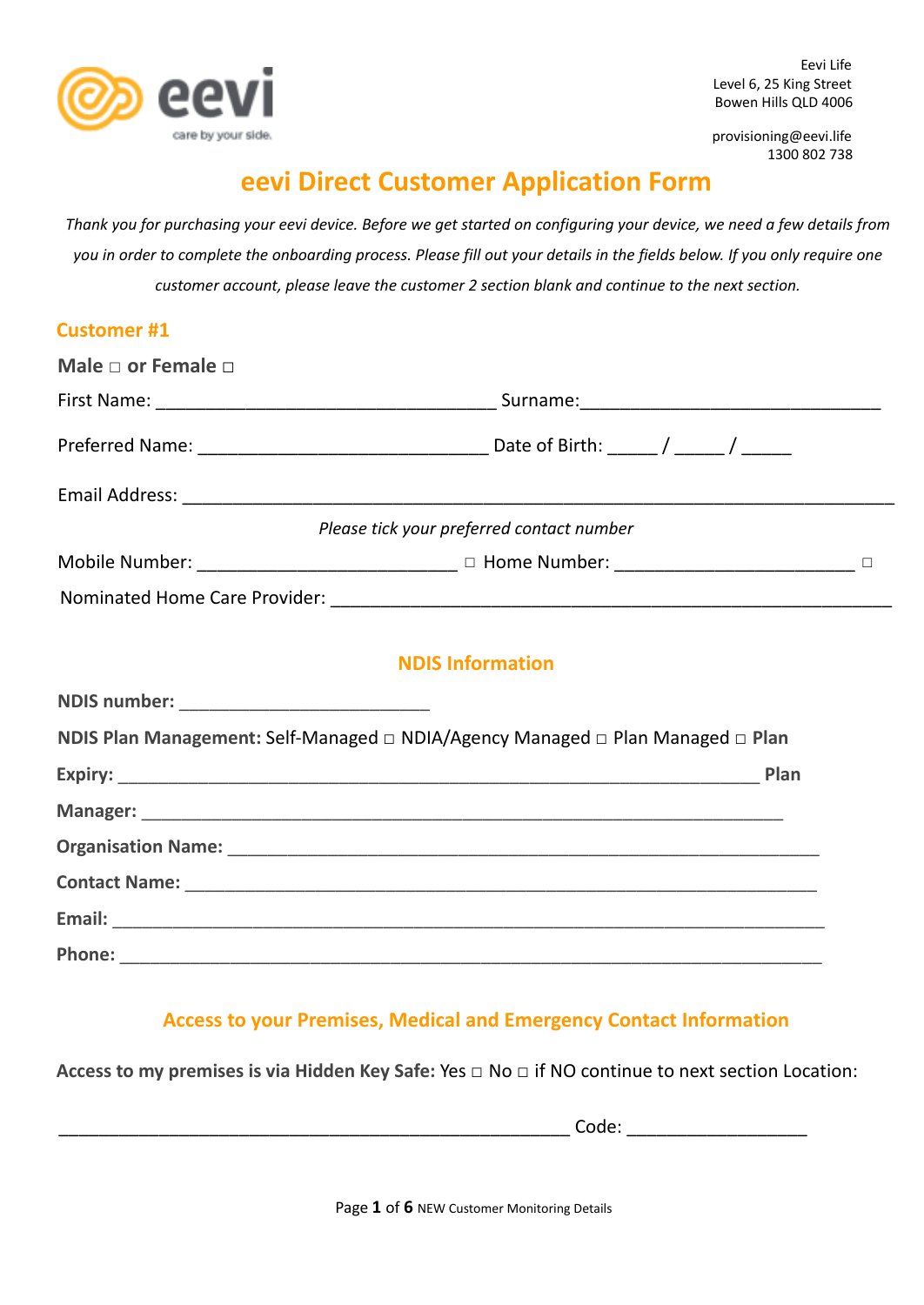**Medical Details** *(please indicate all that apply)*

Weight Range: up to 70kg □ 71kg to 100kg □ above 100kg □ Blood Pressure: Normal □ Low □ High □ Fluctuates □ Diabetes: Type 1 □ Type 2 □ Other: Epilepsy □ Asthma □ History of falls □ History of Stroke □ Blood Thinners □ Mobility Problems: Arthritis □ Walking Stick □ Walking Frame □ Wheelchair □ Allergies (*specify*):

\_\_\_\_\_\_\_\_\_\_\_\_\_\_\_\_\_\_\_\_\_\_\_\_\_\_\_\_\_\_\_\_\_\_\_\_\_\_\_\_\_\_\_\_\_\_\_\_\_\_\_\_\_\_\_\_\_\_\_\_\_\_\_\_\_\_\_\_

| Heart Problems (specify):                                                                                                 |           |
|---------------------------------------------------------------------------------------------------------------------------|-----------|
| Breathing Problems (specify):                                                                                             |           |
| Life dependent medications (specify):                                                                                     |           |
|                                                                                                                           |           |
| Other conditions (specify) :                                                                                              | Ambulance |
| Cover: Yes □ No □<br>Name of Doctor (optional):                                                                           |           |
| phone number of Doctor: (_______)                                                                                         | Contact   |
| Preferred Hospital:                                                                                                       |           |
| Please tick this box if you do not wish to receive information regarding Eevi product<br>offers and announcements: $\Box$ |           |
| Do you consent to provide access to data regarding alerts: Yes $\Box$ No $\Box$                                           |           |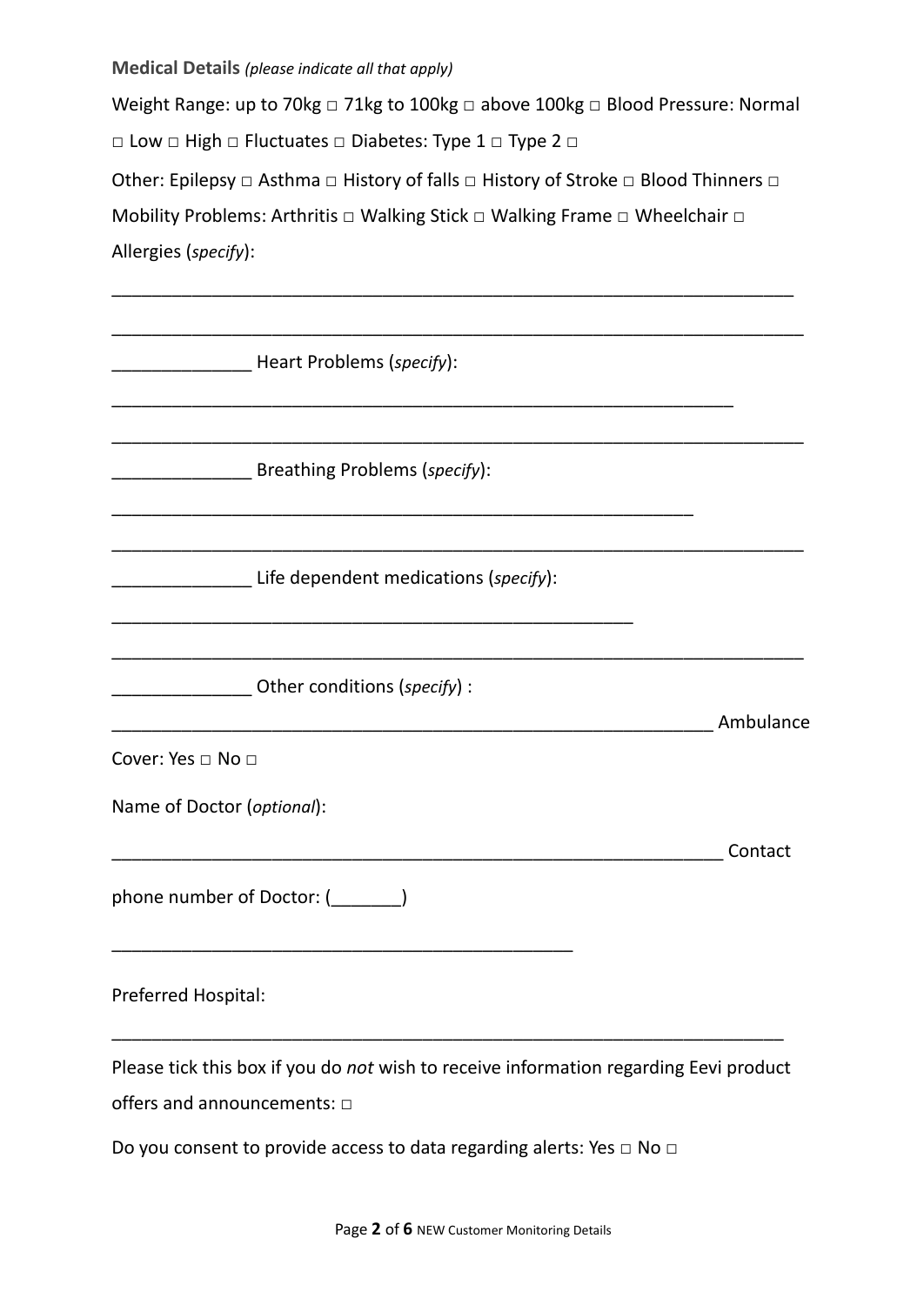# **Customer # 2**

|                                                                         | Male $\square$ or Female $\square$ Is this resident your spouse? Yes $\square$ No $\square$ (If NO, please<br>specify your relationship to Customer #1:_______________________________(family, friends, POA etc) |           |
|-------------------------------------------------------------------------|------------------------------------------------------------------------------------------------------------------------------------------------------------------------------------------------------------------|-----------|
|                                                                         |                                                                                                                                                                                                                  |           |
|                                                                         |                                                                                                                                                                                                                  |           |
|                                                                         |                                                                                                                                                                                                                  |           |
| <b>Email Address:</b>                                                   |                                                                                                                                                                                                                  |           |
| Please tick your preferred contact number                               |                                                                                                                                                                                                                  |           |
|                                                                         | Mobile Number: ___________________________ □ Home Number:                                                                                                                                                        |           |
|                                                                         | <u>______________________</u> □ Nominated Home Care Provider:                                                                                                                                                    |           |
|                                                                         |                                                                                                                                                                                                                  |           |
| (please indicate all that apply)                                        |                                                                                                                                                                                                                  |           |
| Weight Range: up to 70kg $\Box$ 71kg to 100kg $\Box$ above 100kg $\Box$ |                                                                                                                                                                                                                  |           |
| Blood Pressure: Normal □ Low □ High □ Fluctuates □                      |                                                                                                                                                                                                                  |           |
| Diabetes: Type $1 \square$ Type $2 \square$                             |                                                                                                                                                                                                                  |           |
|                                                                         | Other: Epilepsy $\Box$ Asthma $\Box$ History of falls $\Box$ History of Stroke $\Box$ Blood Thinners $\Box$                                                                                                      |           |
|                                                                         | Mobility Problems: Arthritis $\Box$ Walking Stick $\Box$ Walking Frame $\Box$ Wheelchair $\Box$                                                                                                                  |           |
| Allergies (specify):                                                    |                                                                                                                                                                                                                  |           |
|                                                                         |                                                                                                                                                                                                                  |           |
|                                                                         |                                                                                                                                                                                                                  |           |
| Heart Problems (specify):                                               |                                                                                                                                                                                                                  |           |
|                                                                         |                                                                                                                                                                                                                  |           |
|                                                                         |                                                                                                                                                                                                                  |           |
| Breathing Problems (specify):                                           |                                                                                                                                                                                                                  |           |
|                                                                         |                                                                                                                                                                                                                  |           |
|                                                                         |                                                                                                                                                                                                                  |           |
|                                                                         | Life dependent medications (specify):                                                                                                                                                                            |           |
|                                                                         |                                                                                                                                                                                                                  |           |
|                                                                         |                                                                                                                                                                                                                  |           |
| Other conditions (specify) :                                            |                                                                                                                                                                                                                  |           |
|                                                                         |                                                                                                                                                                                                                  | Ambulance |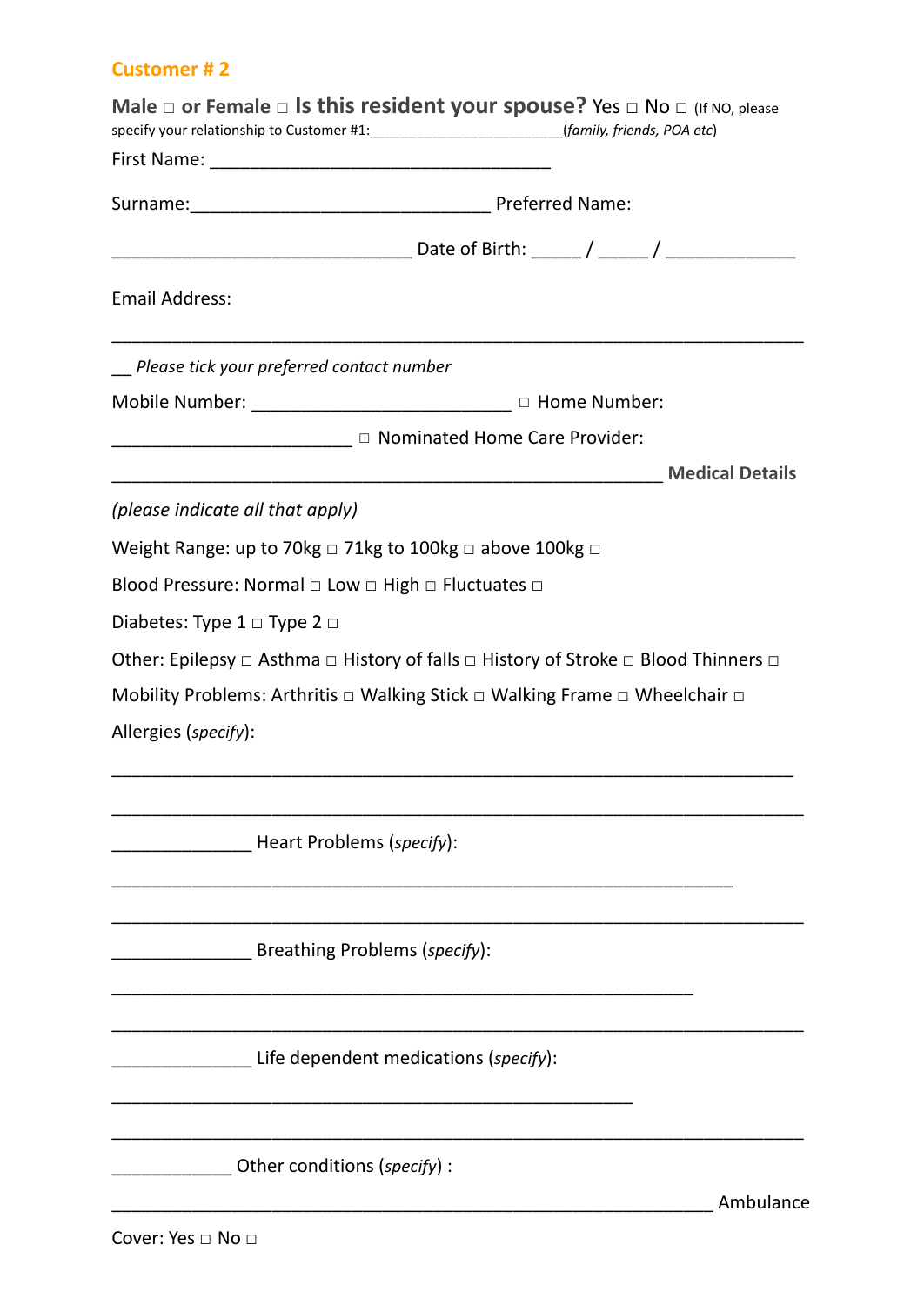Name of Doctor (optional):

phone number of Doctor: (\_\_\_\_\_\_\_)

\_\_\_\_\_\_\_\_\_\_\_\_\_\_\_\_\_\_\_\_\_\_\_\_\_\_\_\_\_\_\_\_\_\_\_\_\_\_\_\_\_\_\_\_\_\_

Preferred Hospital:

Please tick this box if you do *not* wish to receive information regarding Eevi product offers and announcements: **□**

\_\_\_\_\_\_\_\_\_\_\_\_\_\_\_\_\_\_\_\_\_\_\_\_\_\_\_\_\_\_\_\_\_\_\_\_\_\_\_\_\_\_\_\_\_\_\_\_\_\_\_\_\_\_\_\_\_\_\_\_\_\_\_\_\_\_\_

\_\_\_\_\_\_\_\_\_\_\_\_\_\_\_\_\_\_\_\_\_\_\_\_\_\_\_\_\_\_\_\_\_\_\_\_\_\_\_\_\_\_\_\_\_\_\_\_\_\_\_\_\_\_\_\_\_\_\_\_\_ Contact

Do you consent to provide access to data regarding alerts: Yes **□** No **□**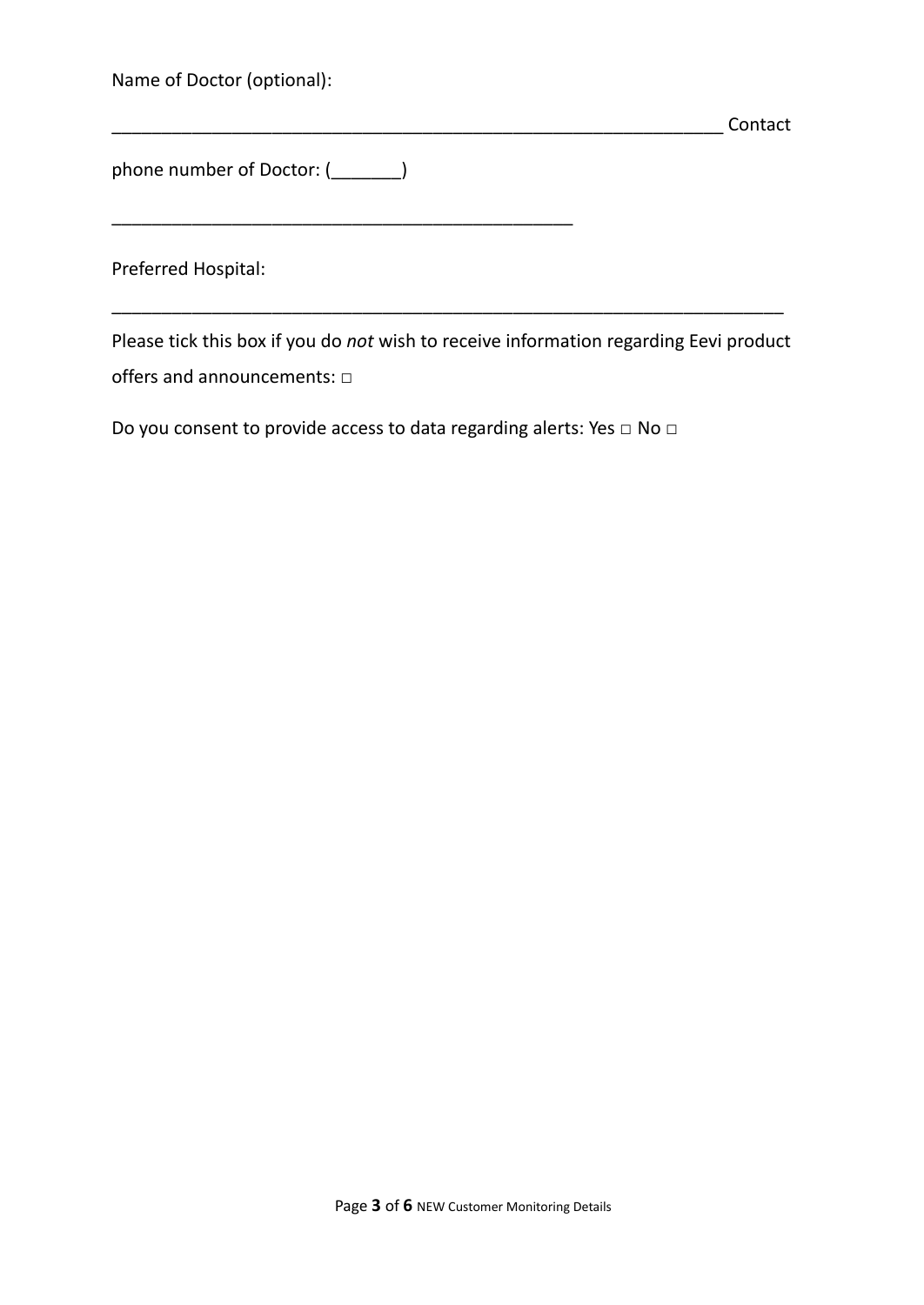# **Emergency Contacts**

*Please list details of people who have agreed to be contacted in the event that you require assistance. Remember your nominated contacts should live within a reasonable distance, have a telephone and will be willing to respond in the event of an emergency if requested/required.*

*An ambulance will be called if we cannot contact you and any nominated keyholders as instructed via the No Voice Contact protocol.*

| <b>Emergency Contact #1</b>                                                             |                                                                                                         |  |  |
|-----------------------------------------------------------------------------------------|---------------------------------------------------------------------------------------------------------|--|--|
|                                                                                         |                                                                                                         |  |  |
|                                                                                         |                                                                                                         |  |  |
| Next of Kin: Yes □ No □                                                                 |                                                                                                         |  |  |
|                                                                                         | What is their relationship to you: _______________________________(son, daughter, friend, relative etc) |  |  |
|                                                                                         |                                                                                                         |  |  |
| Do they have an access key to your home: Yes $\Box$ No $\Box$ Knows key location $\Box$ |                                                                                                         |  |  |
| <b>Emergency Contact #2</b>                                                             |                                                                                                         |  |  |
|                                                                                         |                                                                                                         |  |  |
|                                                                                         |                                                                                                         |  |  |
| Next of Kin: Yes □ No □                                                                 |                                                                                                         |  |  |
|                                                                                         | What is their relationship to you: ______________________________(son, daughter, friend, relative etc)  |  |  |
|                                                                                         |                                                                                                         |  |  |
| Do they have an access key to your home: Yes $\Box$ No $\Box$ Knows key location $\Box$ |                                                                                                         |  |  |
| <b>Emergency Contact #3</b>                                                             |                                                                                                         |  |  |
|                                                                                         |                                                                                                         |  |  |
|                                                                                         |                                                                                                         |  |  |
| Next of kin: Yes □ No □                                                                 |                                                                                                         |  |  |
|                                                                                         | What is their relationship to you: _______________________________(son, daughter, friend, relative etc) |  |  |
|                                                                                         |                                                                                                         |  |  |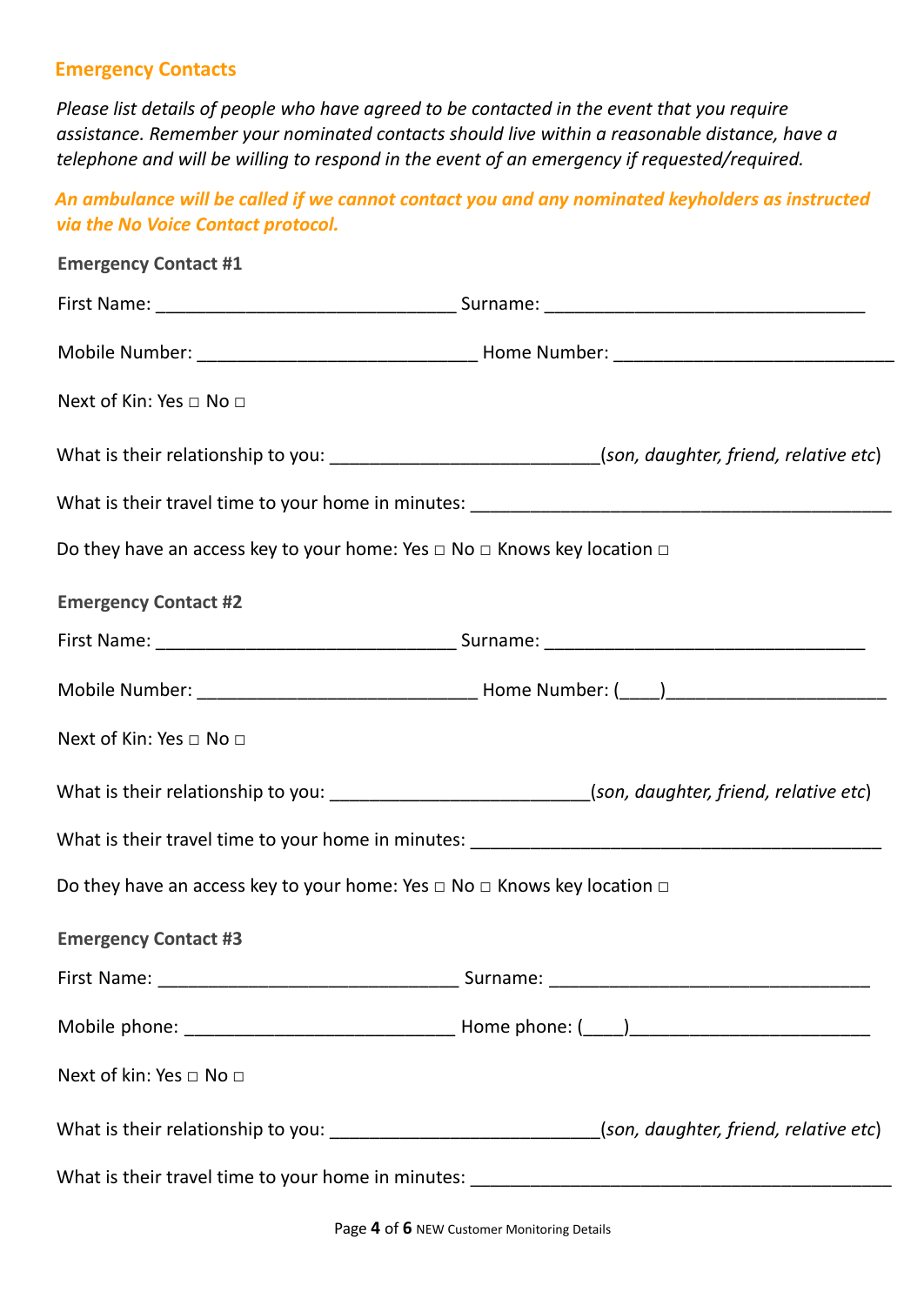Do they have an access key to your home: Yes **□** No **□** Knows key location **□**

| <b>Emergency Contact #4</b>                                                                                  |                                                                                                          |
|--------------------------------------------------------------------------------------------------------------|----------------------------------------------------------------------------------------------------------|
|                                                                                                              |                                                                                                          |
|                                                                                                              |                                                                                                          |
|                                                                                                              |                                                                                                          |
|                                                                                                              | What is their relationship to you: ________________________________(son, daughter, friend, relative etc) |
|                                                                                                              |                                                                                                          |
| Do they have an access key to your home: Yes $\Box$ No $\Box$ Knows key location $\Box$ Emergency Contact #5 |                                                                                                          |
|                                                                                                              |                                                                                                          |
|                                                                                                              |                                                                                                          |
|                                                                                                              |                                                                                                          |
|                                                                                                              | What is their relationship to you: ______________________________(son, daughter, friend, relative etc)   |
|                                                                                                              |                                                                                                          |
| Do they have an access key to your home: Yes $\Box$ No $\Box$ Knows key location $\Box$                      |                                                                                                          |

# **Google Home Support**

*The eevi voice assistant "Eevi Now" is available on Google Home with a voice-activated alarm and daily check-in ability that can be integrated to your medical alarm.*

Would you like to activate this feature: Yes **□** No **□**

# **Friends & Family App**

*Linking directly to the Gateway, the 'Friends & Family app' is a mobile application that provides information about your Gateway device.It is an app as well as a text service that sends alerts and* updates directly from the Eevi Gateway. It is available on the iOS and Android platforms and can be downloaded from the app store directly on your phone. A login will need to be created by the Eevi team to provide access to this app. Additional logins may be provided at a cost of \$5 per month and *can be arranged directly with your Eevi representative.*

Please nominate one contact to have access to the eevi Friends & Family app login: 1. Premium

Plan  $\Box$  2.  $\Box$  3. $\Box$  4. $\Box$  5. $\Box$